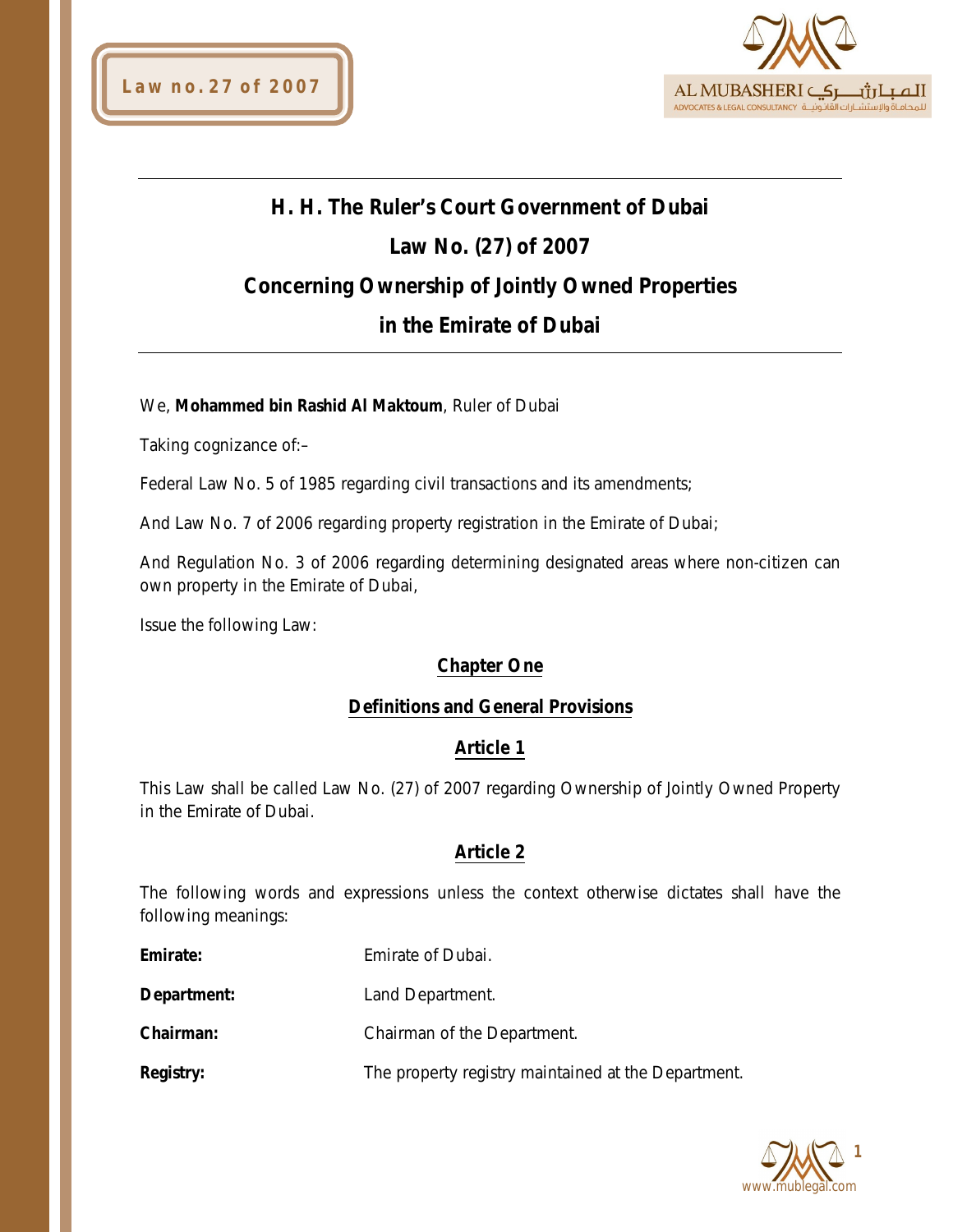- **Master Developer:** The person who is licensed to engage in the property development and sale of Units in the Emirate under the terms of a Master Community Declaration.
- **Sub-Developer:** the person who is licensed to engage in the property development and sale of Units and granted the right from a Master Developer to develop part of a development project in accordance with the terms of the Master Community Declaration applying to that project.
- **Jointly Owned Property:** The whole or part of a building or land, or both, divided into Units intended for separate ownership where part of such building or land has been designated as Common Areas.
- **Unit:** Any flat, floor, a part of land or house (villa) connected or not connected with another house being part of a Jointly Owned Property.
- **Common Areas:** Those common parts of Property designated for common use by Unit Owners and Occupiers and shown in the Site Plan.
- **Site Plan:** A plan registered in the Register showing the Units and its Common Areas.
- **The Owner:** The person who is registered as an owner of a Unit in the Register, including persons with a long term lease or usufruct right for limited period and also the Master Developer or the Sub-Developer in regard to unsold Units.

The terms and conditions governing the development and operation of Jointly Owned Property.

#### **Building Management**

**Statement:** A document complying with relevant regulations and registered on the Register that sets out arrangements for maintenance and cost sharing relating to Common Areas and facilities, and including equipment and services in any part of other building which is subject to this law.

**Owners' Association:** An association constituted in accordance with article 17 of this Law.

**Association Constitution:** The rules and regulations that governs the Owners' Association, which shall be issued in accordance with this Law.

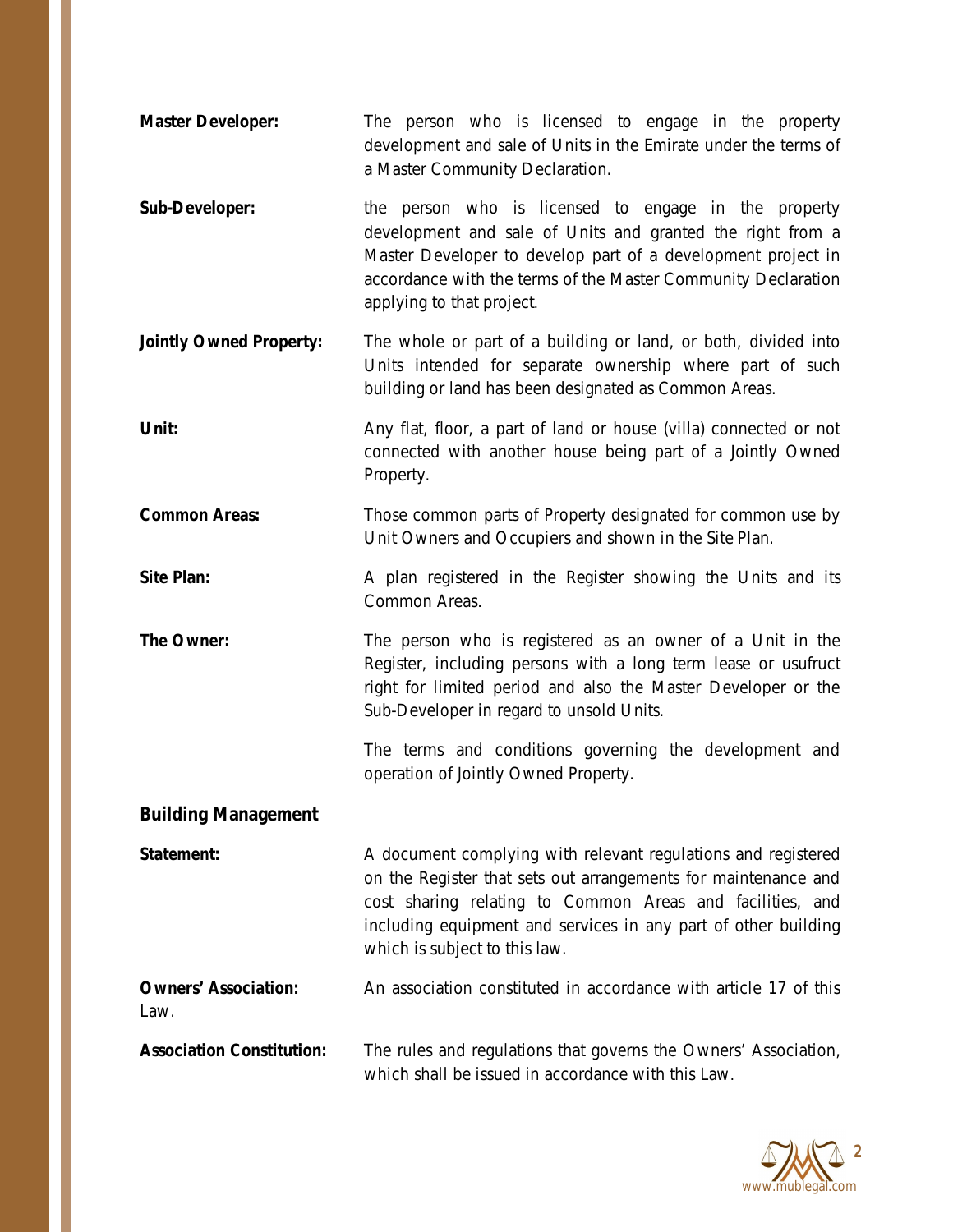**Occupier:** Whoever leases a Unit (other than a long term lease) and any visitor of a Unit Owner.

**Utility Service:** Any of the following services:-

- 1. Water reticulation or supply.
- 2. Gas reticulation or supply.
- 3. Electricity supply.
- 4. Air conditioning.
- 5. Telephone service.
- 6. Computer data or television service.
- 7. A sewer system.
- 8. Drainage.
- 9. A system for the removal or disposal of garbage or waste.
- 10. A system for the delivery of mail, parcels or goods.

11. Any other system or service designed to enhance the Utilities of Units or Common Areas.

### **Article 3**

1. Lands owned by Developers and used as Jointly Owned Properties (and the Units sold by said Developers ) shall be registered with the Department.

2. Where a Unit in an existing Jointly Owned Property is used by the Owners of another Jointly Owned Property, the Owners Association for the second Jointly Owned Property becomes a member of the Owners Association for the first Jointly Owned Property.

#### **Article 4**

The Department shall prepare and maintain special registers for the Jointly Owned Properties and their owners and shall issue appropriate title deeds and regulate the sale, mortgage (or any other disposal) of said Jointly Owned Properties and the registration of long term lease contracts and usufruct rights related to these Jointly Owned Properties. Access to those registers shall be provided to all concerned parties.

#### **Article 5**

Article (4) of Law No (7) of 2006 concerning property registration in the Emirate of Dubai shall apply to ownership of Jointly Owned Property.

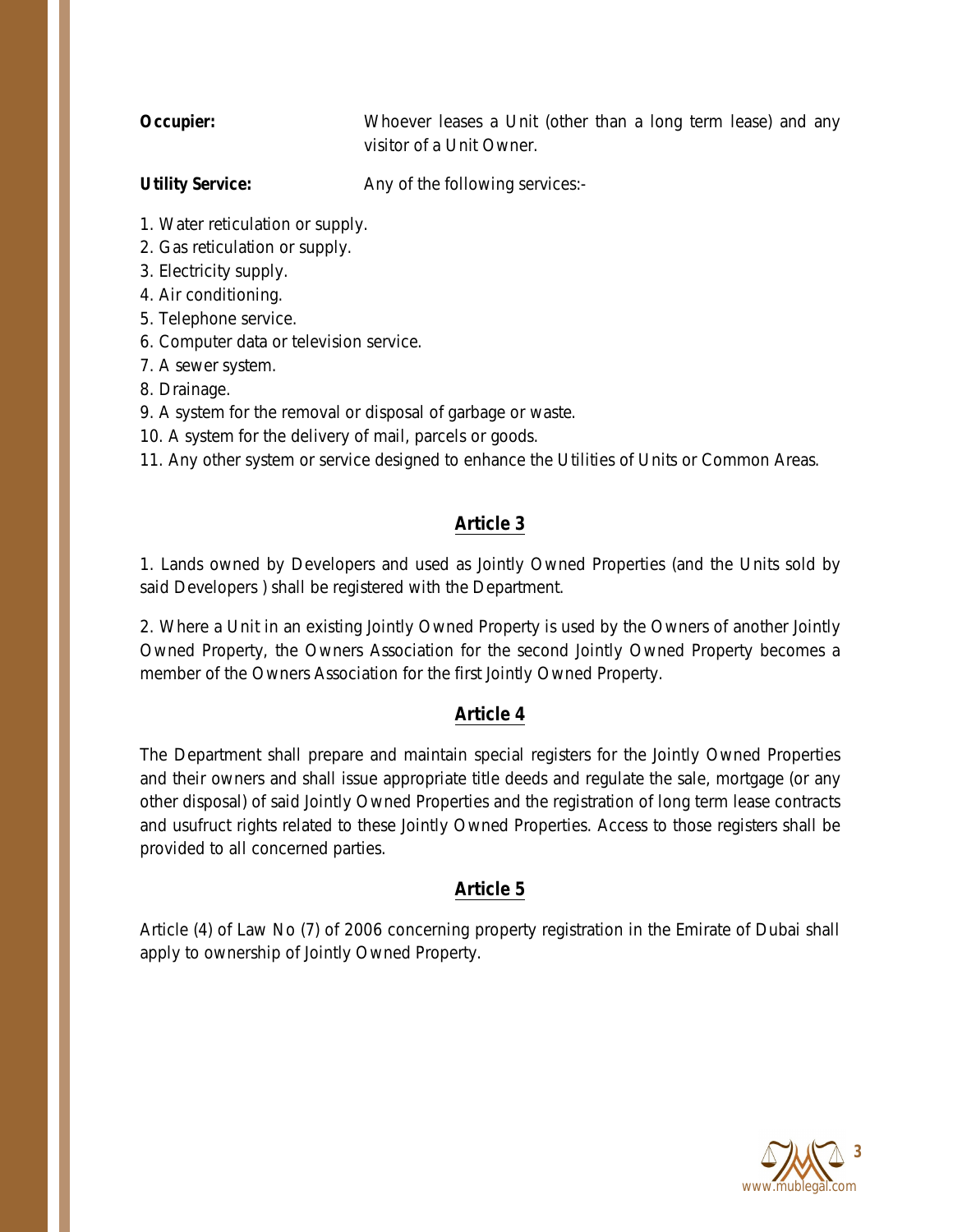# **Chapter Two Ownership of Jointly Owned Properties**

#### **Article 6**

1. The Site Plan and the Master Community Declaration and the Association Constitution form part of the title deed of Jointly Owned Property and shall be attached thereto, and the Department shall keep an original copy of the Master Community Declarations at all times.

2. Each Unit Owner has an obligation in favor of other Unit Owners, Occupiers and the Owners' Association to comply with the Master Community Declaration and the Association Constitution.

3. Each Occupier has an obligation in favor of other Unit Owners, Occupiers and the Owners Association to comply with the Master Community Declaration and the Association Constitution, to the extent to which their provisions apply to an Occupier.

#### **Article 7**

1 Unless otherwise indicated on the Site Plan, the Common Areas of Jointly Owned Property include, without limitation:

(a) Structural elements of Jointly Owned Property including the main supports, foundations, columns, beams, structural walls, steps, ceilings, ceiling joists, hallways, staircases, stairwells, emergency exits, entrances, windows located on exterior walls, facades and roofs.

(b) Parking areas, watchman rooms, recreational facilities and equipment, swimming

pools, gardens, storage facilities, places designated for use by the Owners Association or whomever it assigns or contracts to manage the Jointly Owned Property.

(c) Main utility equipment and systems including electricity generators, lighting systems, gas systems and equipment, water systems, heating and cooling systems, air conditioning systems and waste storage and treatment facilities.

(d) Lifts, tanks, pipes, generators, suction fans, air compressor units, mechanical ventilation systems.

(e) Water mains, sewer pipes, ventilation shafts, gas pipes and flues and electrical wiring and conduits serving more than one Unit.

(f) All fittings, connections, equipment and facilities used by more than one Unit Owner.

(g) Any device for measuring the reticulation or supply of utilities.

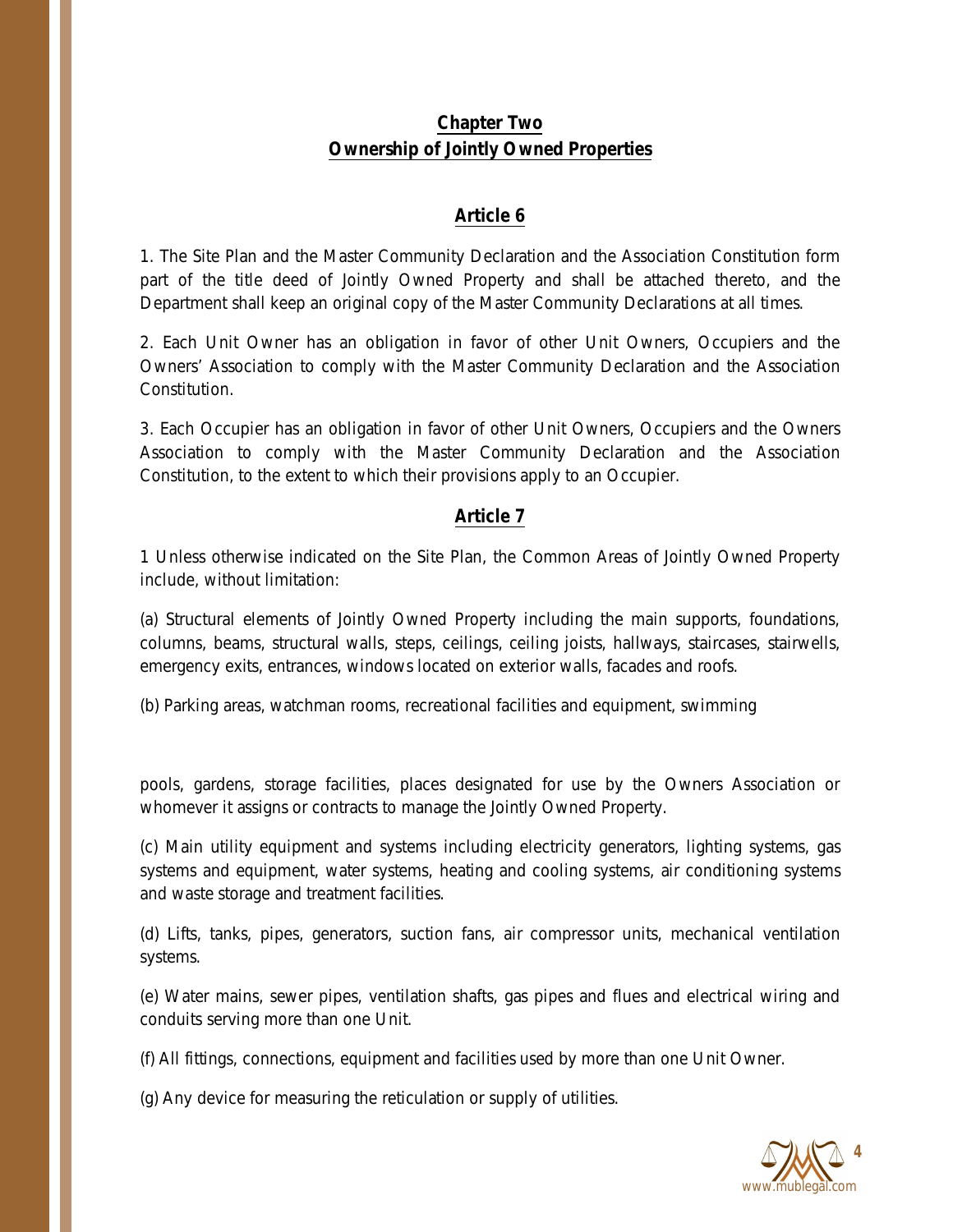(h) All other parts which are not located within the boundaries of a Unit, that are necessary and required for the existence, maintenance or safety of the property.

(2) Unless otherwise indicated on the Site Plan, the Common Areas of Jointly Owned Property comprising land, other than a building or part of a building, include, without limitation:

a) Roads, roundabouts, intersections, pathways, pavement sides, drainage ways curbs, gutters, median strips, bridges, viaducts.

b) Lakes, ponds, canals, promenades, fountains, water features and other waterways, including all equipment associated with them.

c) Landscaping, open space areas and playgrounds.

d) Wires, cables, pipes, sewers, drains, ducts, devices and equipment by which Units or Common Areas are supplied with Utility Services.

e) Measuring or Utility Service supply devices designated for common use by the Owners and Occupiers of the Units.

#### **Article 8**

(1) Unless otherwise indicated on the Site Plan, each Unit situated in a building or part of a building shall include, without limitation, the following:

a) Floors, floor materials and components down to the base of the joists and other structures supporting the floor of the Unit.

b) Plaster ceilings and all other types of ceilings, additions that form part of the internal area of the Unit and spaces between the ceilings, ceilings above the support walls and structures inside the Unit and walls separating the Unit from the rest of the Jointly Owned Property and any adjacent Units or Common Areas.

c) All non-load bearing walls and non-support walls inside the Unit.

d) Windows, glass and fixtures that form part of the interior windows, lighting systems for the Unit, doors, door frames and all equipment and fixtures serving the Unit.

e) All internal connections serving the Unit.

f) All fixtures and fittings installed by the Unit Owner or Occupier.

g) All additions, modifications and improvements made to the unit from time to time, and for the purpose of this paragraph the unit but does not include the utility service situated in the unit that services the common areas or another unit.

(2) Unless otherwise indicated on the Site Plan, each Unit associated with Jointly Owned Property comprising of land, other than a building or part of a building, shall include, without

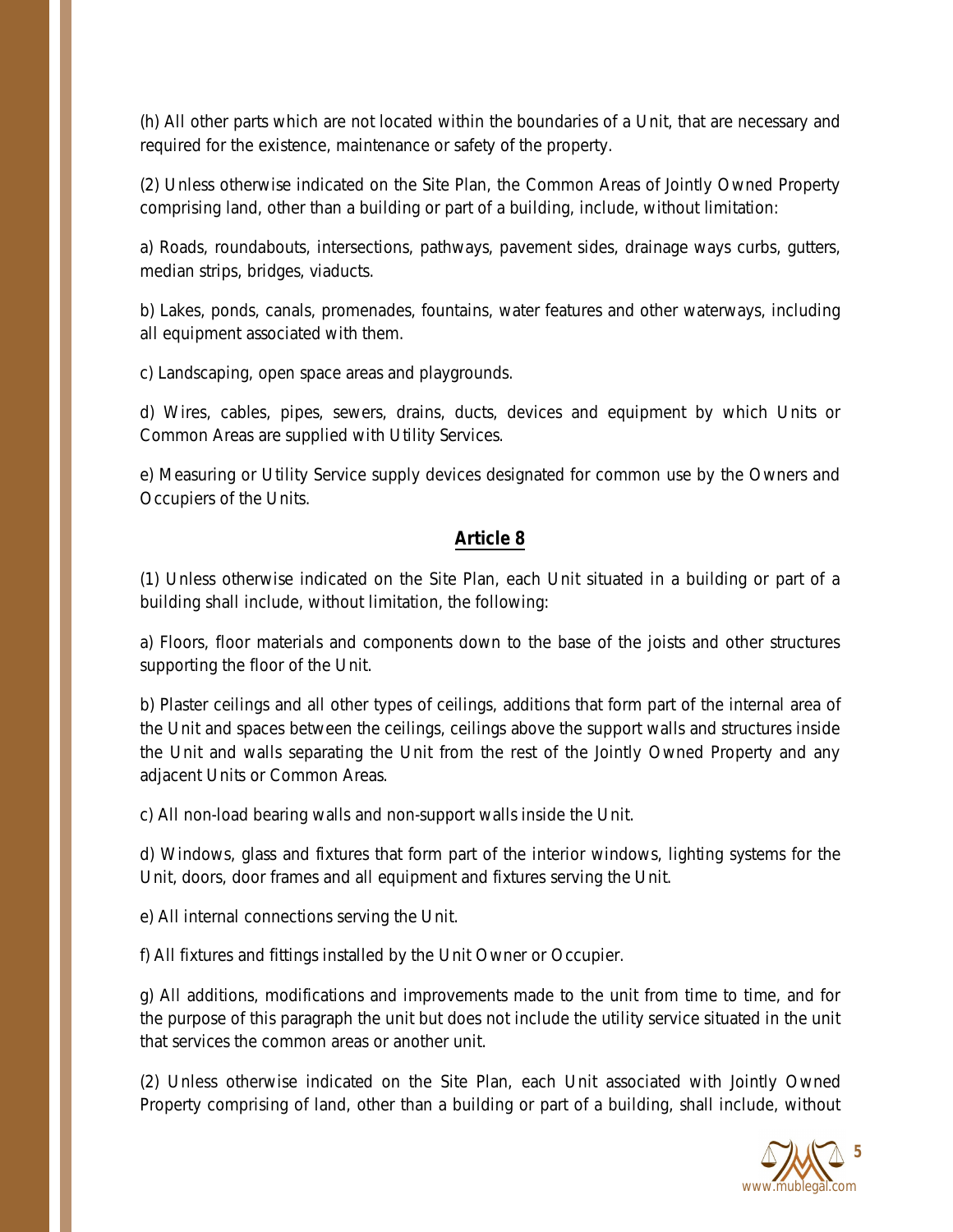limitation, everything situated within the boundaries of the Unit, other than the Utility Service that services the Common Areas or another Unit.

(3) Each Unit is entitled to appropriate support and shelter from the other Units and the Common Areas.

(4) Dividing walls between adjoining Units shall be shared by both Owners if they are part of the Common Areas.

#### **Article 9**

Unit Owners and Developers with respect to unsold Units own an undivided share of the Common Areas in the proportions indicated in the Master Community Declaration unless agreed otherwise..

For the purpose of this paragraph the proportions to be determined on the basis of the Unit area out of the total area of the joined property.

### **Chapter Three Disposal of Units of Jointly Owned Property**

#### **Article 10**

A Unit Owner may sell or dispose of his Unit by any kind of disposal and also is entitled to mortgage his Unit in favor of a bank or financial institution provided that the disposition conveys the whole of his interest in the Unit and Common Areas.

#### **Article 11**

A Unit co-owned by two or more persons may not be divided among the co-owners unless the Department's approval is obtained.

#### **Article 12**

(a) Each co-owner of a Unit has a right of first refusal to purchase another co-owner's share in a Unit offered for sale to a non partner. If more than one co-owner possesses this right, then they shall be entitled to purchase proportionally to their existing interests.

(b) The right of first refusal does not apply to any sale between spouses, lineal ascendants, lineal descendants, brothers or sisters, or their descendants.

#### **Article 13**

(1) The right of first refusal cannot be divided, so it cannot be used or abandoned unless in whole, and in case of multiple owners of this right each shall use his right according to his share, and if one or some of them abandoned his right then this right shall be transferred proportionally to their existing interest.

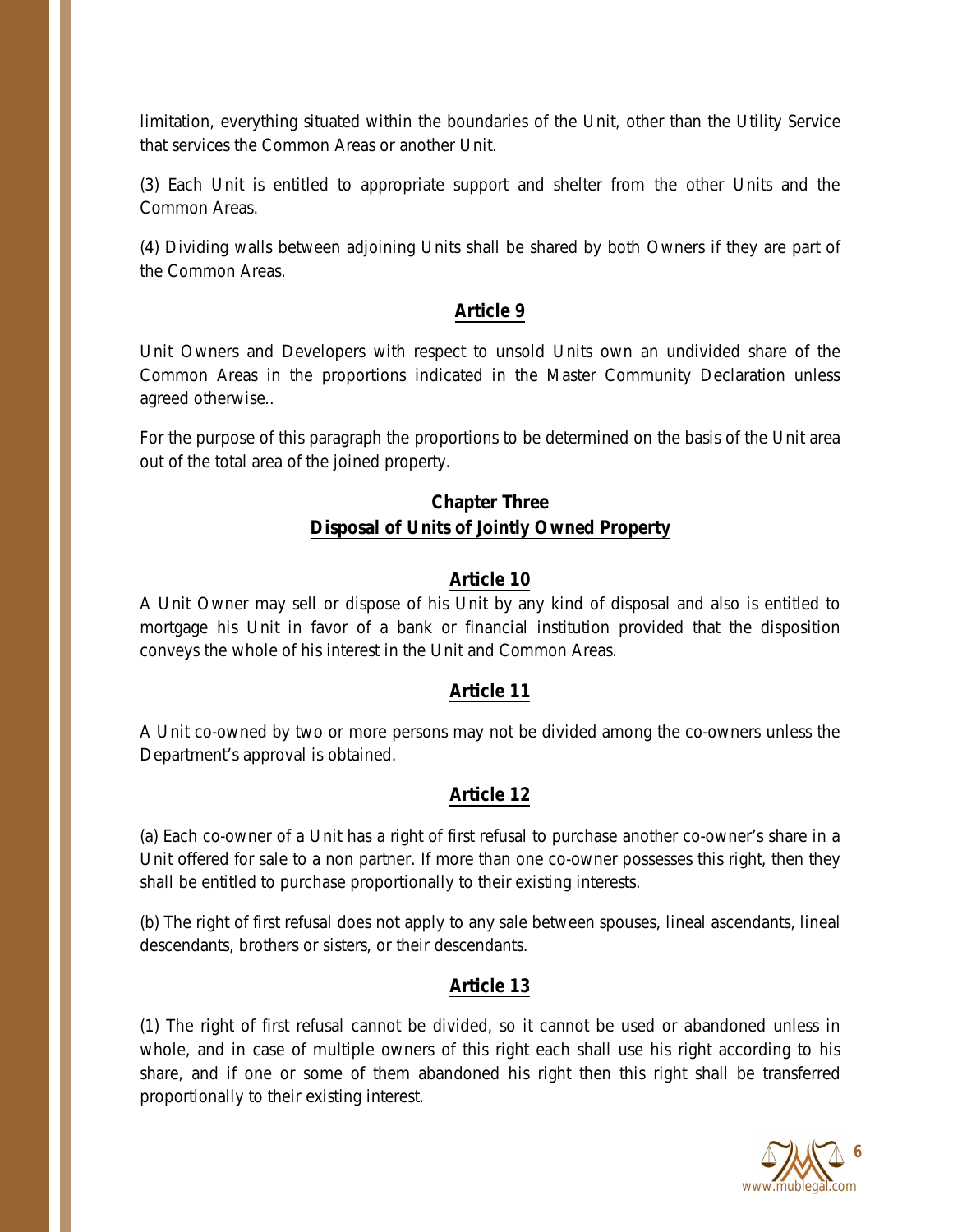(2) The right of first refusal shall lapse should the selling co-owner notify the other co-owners, through a Notary Public, of the name and address of the third party purchaser and the conditions of sale, and the co-owners fail to agree to said conditions within a period of 1 month after receiving said notice.

(3) In the event a co-owner agrees to buy he must notify the selling co-owner through the Notary Public of said intention within 15 days of receiving notice of the sale and complete the sale procedures at the Department within 10 working days from finishing this period.

(4) If it is approved that the sale was done with better terms to the benefit of the purchaser from the mentioned terms in the notification sent to the owners of the right of the first refusal; they have the right to claim for compensation for the damage suffered to them in front of the competent court.

### **Article 14**

Jointly Owned Properties registered according to this Law are not subject to the provisions of Preemption mentioned in the federal Civil Transaction Law No. (5) of 1985 as amended.

### **Article 15**

A Unit Owner may lease his Unit on condition that the Unit Owner and tenant remain obliged to comply with the Association Constitution and the Master Community Declaration towards the other Unit Owners, Occupiers and the Owners Association.

#### **Article 16**

Under no circumstances can Common Areas be divided. Common Areas may not be disposed of, in whole or in part, separately from the Units to which they appertain.

# **Chapter Four Owners Association**

# **Article 17**

1. An Owners Association shall be legally formed upon the registration of the first sale of a Unit in a Jointly Owned Property in the Register.

2. The Association shall comprise the Unit Owners of the Jointly Owned Property and the Master or Sub Developer with respect to unsold units.

3. A Unit Owner's membership in the Association shall commence upon registration as the Owner of the Unit and shall lapse upon the expiry of his/her registration as the Owner of the Unit

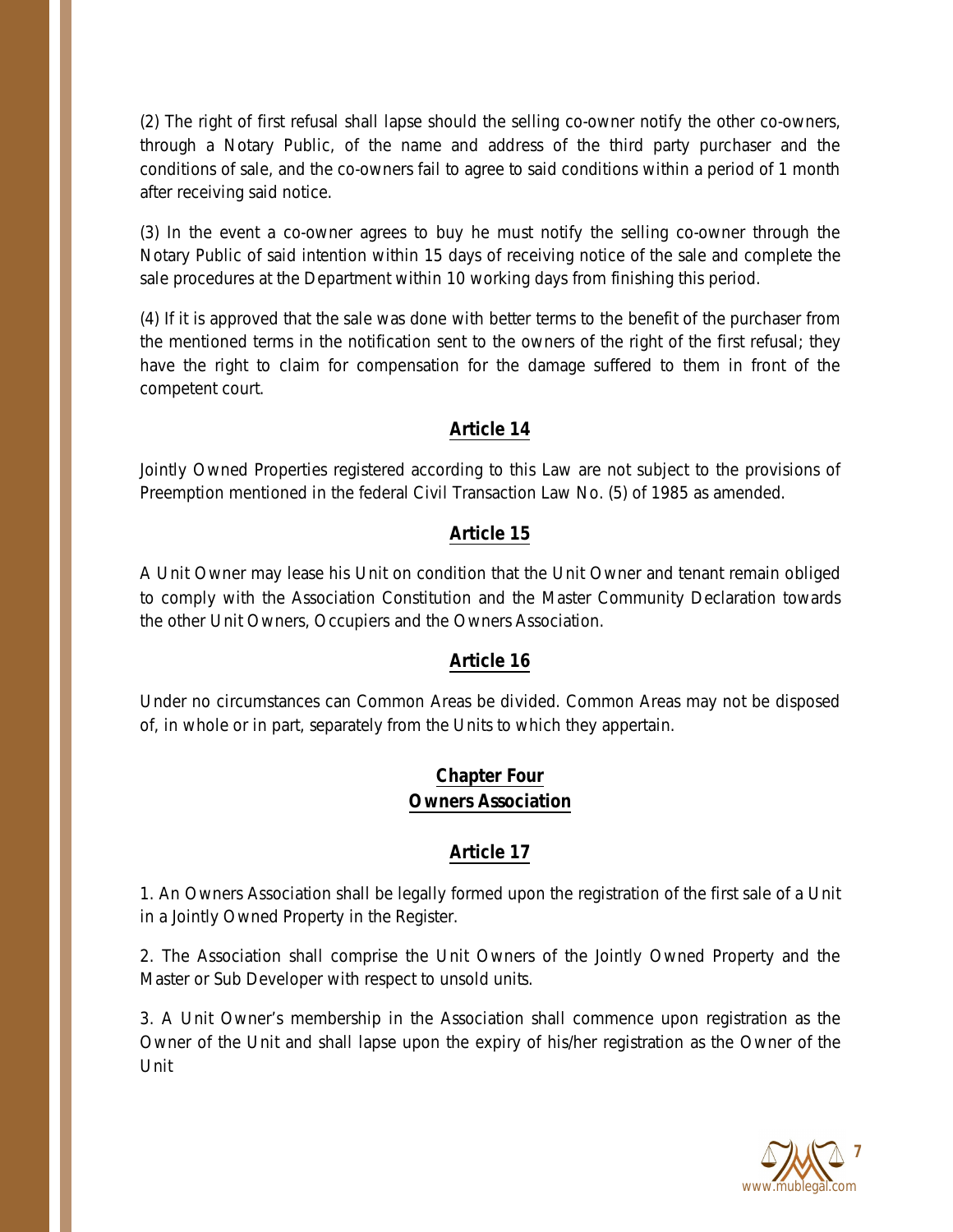#### **Article 18**

1. The Owners Association is an establishment not for profit, and has a separate legal entity from its members, has the right to sue in this capacity and to own movable assets.

2. The Owners Association shall be subject to the provisions and terms of this Law, the provisions of the Master Community Declaration and the Association Constitution and shall be represented before the Courts or other authorities by its Manager.

### **Article 19**

1. Each Unit Owner and the Developer with respect to unsold units have the right to attend and vote at meetings of the general assembly of the Owners Association in accordance with the Association Constitution.

2. Each Unit Owner has a number of votes in proportion to his shares of ownership in the Jointly Owned Property as indicated in the Master Community Declaration.

#### **Article 20**

Each Owner's Association must mention the name of an "Owners Association", and number and name of the Jointly Owned Property, if any.

#### **Article 21**

1. The Owners' Association is responsible for the management, operation and maintenance of the Common Areas and for that purpose must obtain an appropriate license from the Department.

2. The Owners Association may delegate all or some of its powers to a person or company it appoints at such remuneration and on such terms as agreed by the parties.

# **Article 22**

1. Each Unit Owner shall pay the Owners Association his share of the annual service fee to cover the cost of management, operation, maintenance and repair of the Common Areas. Such fee must be calculated in correspondence with the space of Unit out of the total space of the Jointly Owned Property. The Master or Sub Developer shall pay his share of the fee with respect to unsold Units.

2. A Unit Owner may not relinquish his share in the Common Areas in order to avoid paying his share of the annual service fee.

# **Article 23**

1. Save as authorized by the Owner's Association or permitted by the Master Community Declaration, a Unit Owner may not make any alterations or modifications to the structure or

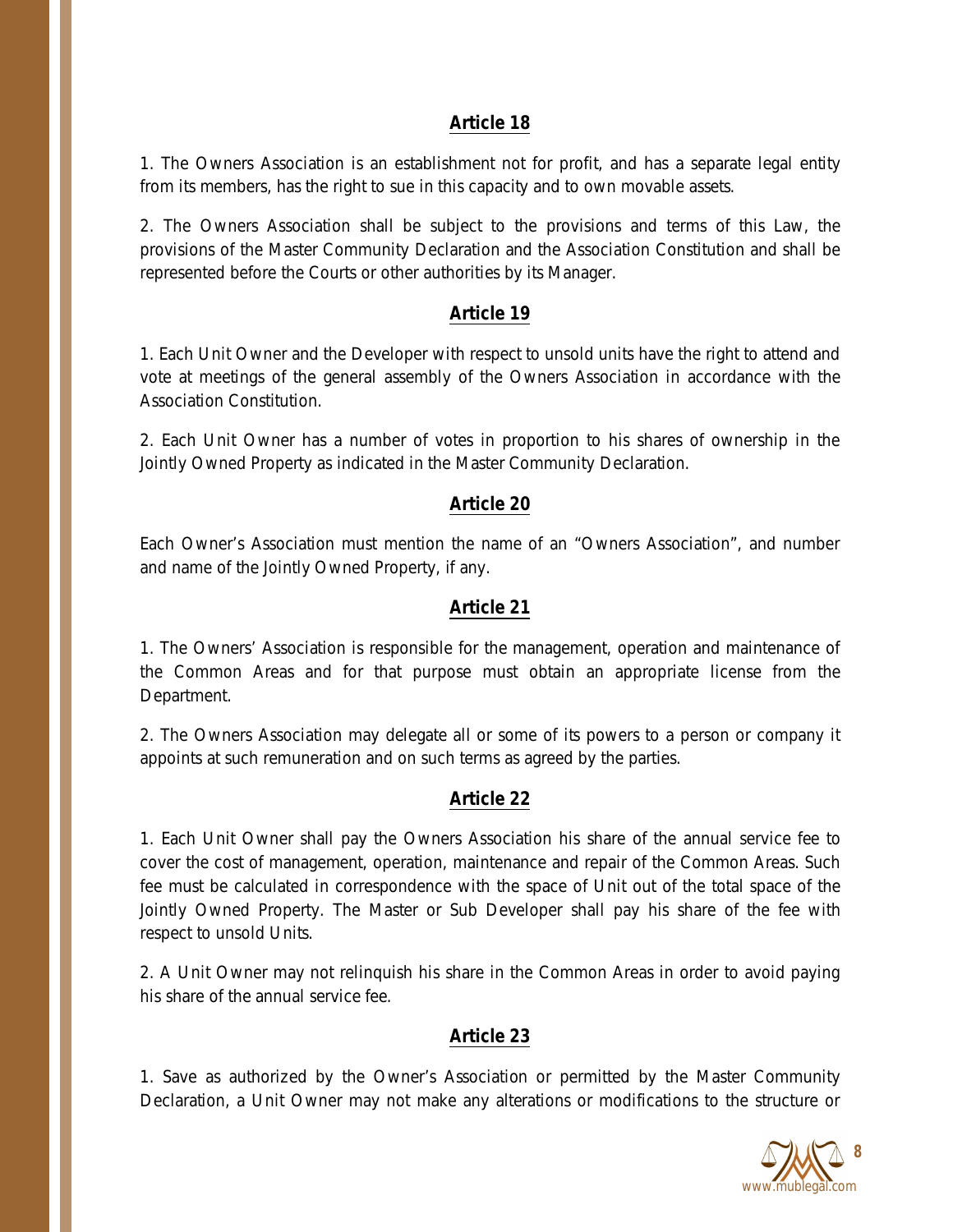external appearance of his Unit or any part of the Jointly Owned Property that would materially affect the Unit or Jointly Owned Property or its external appearance.

2. A Unit Owner who contravenes any of the provisions of paragraph (1) shall be liable to repair the resulting damage at his own expense and in the manner requested by the Owner's Association. If the Unit Owner fails to comply with this requirement, the Owner's Association shall repair the damage and recover the repair costs from the Owner.

# **Chapter Five Common Areas**

# **Article 24**

Subject to the Association Constitution, Unit Owners and Occupiers and their guests must use the Common Areas as designated for, and in a way that does not compromise the rights of others to use those areas or disturb others or put their safety or the safety of the Jointly Owned Property at risk.

# **Article 25**

1. The Owner's Association shall have a lien on every Unit for unpaid service fees and any other obligations levied against the Unit Owner in accordance with the provisions of this Law or the Association Constitution. This right shall exist even when ownership of the Unit has been transferred to a new Owner.

2. If the Unit Owner does not pay his share of service fees or defaults on any of his obligations, the decision of the Manager of the Association takes against the Unit Owner shall be, after 3 months of being notified to him through the Notary Public, enforceable by the Execution Judge at any Competent Court , and in all cases the suffered person may object on this decision within that period at the Competent Court, and the execution must be held till taking a decision in the subject of the objection.

# **Chapter Six Obligations of the Property Developer**

# **Article 26**

1. With respect to the construction contract provisions in the Civil Transaction Federal Law No. (5) of 1985, the Developer remains liable for 10 years from the date of completion certificate of the building to repair and cure any defects in the structural elements of the Jointly Owned Property notified to him by the Owners Association or a Unit Owner.

2. The Developer, in respect of a development or part of a development undertaken by him, remains liable for 1 year from the date of completion certificate of the building to repair or

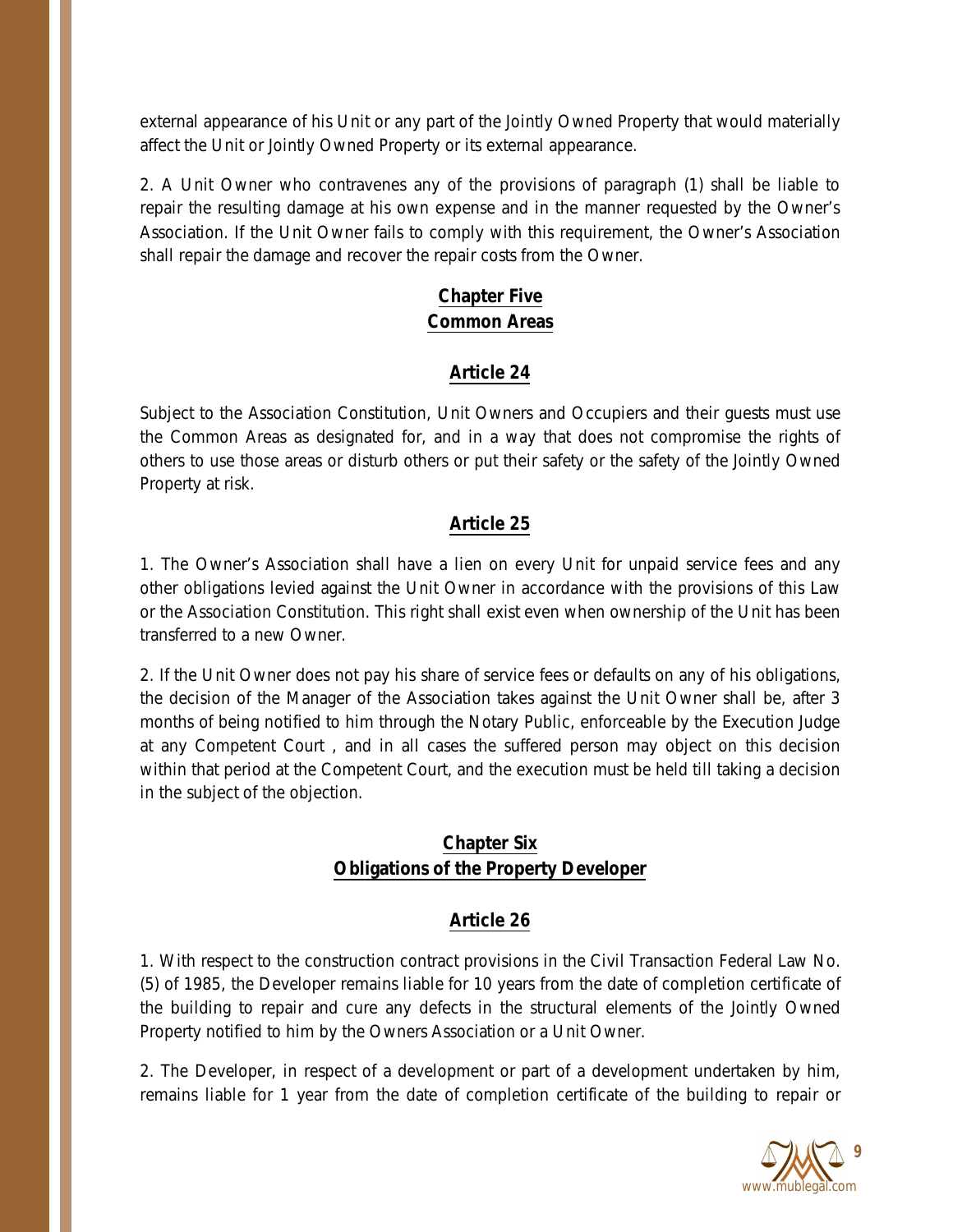replace defective installations in the Jointly Owned Property which, for the purpose of this Article, include mechanical and electrical works, sanitary and plumbing installations and the like.

3. Subject to the provisions of paragraphs (1) and (2) above, nothing in this Law shall in any way affect or impair any rights or warranties which a Unit Owner may be entitled to assert against the Master Developer or the Sub-Developer under any other Law.

4. The provisions of any agreement inconsistent with this Article entered into after this Law takes effect shall be absolutely null and void.

# **Article 27**

1. Incase developing the Jointly Owned Property on stages the Master Community Declaration must declare the arrangements of dividing this project.

2. If Jointly Owned Property is confined to only part of a building and no Master Community Declaration is registered in respect of the whole building, then a Building Management Statement must be recorded in the Department Register in respect of that building.

# **Chapter Seven Jointly Owned Property Insurance**

# **Article (28)**

An Owners' Association must maintain comprehensive insurance in an amount equal to the repair or replacement value of the Jointly Owned Property in case of its destruction for any reason and the Association shall be the beneficiary of said insurance.

# **Article (29)**

The Owners' Association shall procure insurance against liability for damage to property or bodily injury to Owners and Occupiers.

# **Article (30)**

The insurance premiums payable by each Unit Owner shall be covered by the annual service fees paid to the Owners' Association according to the provisions of article (22) of this Law.

# **Chapter Eight Closing Provisions**

# **Article (31)**

In accordance with article (18) of this Law, the Owners' Association may, in its own name and on behalf of its members, sue others including other Units' Owners, Occupiers and any other

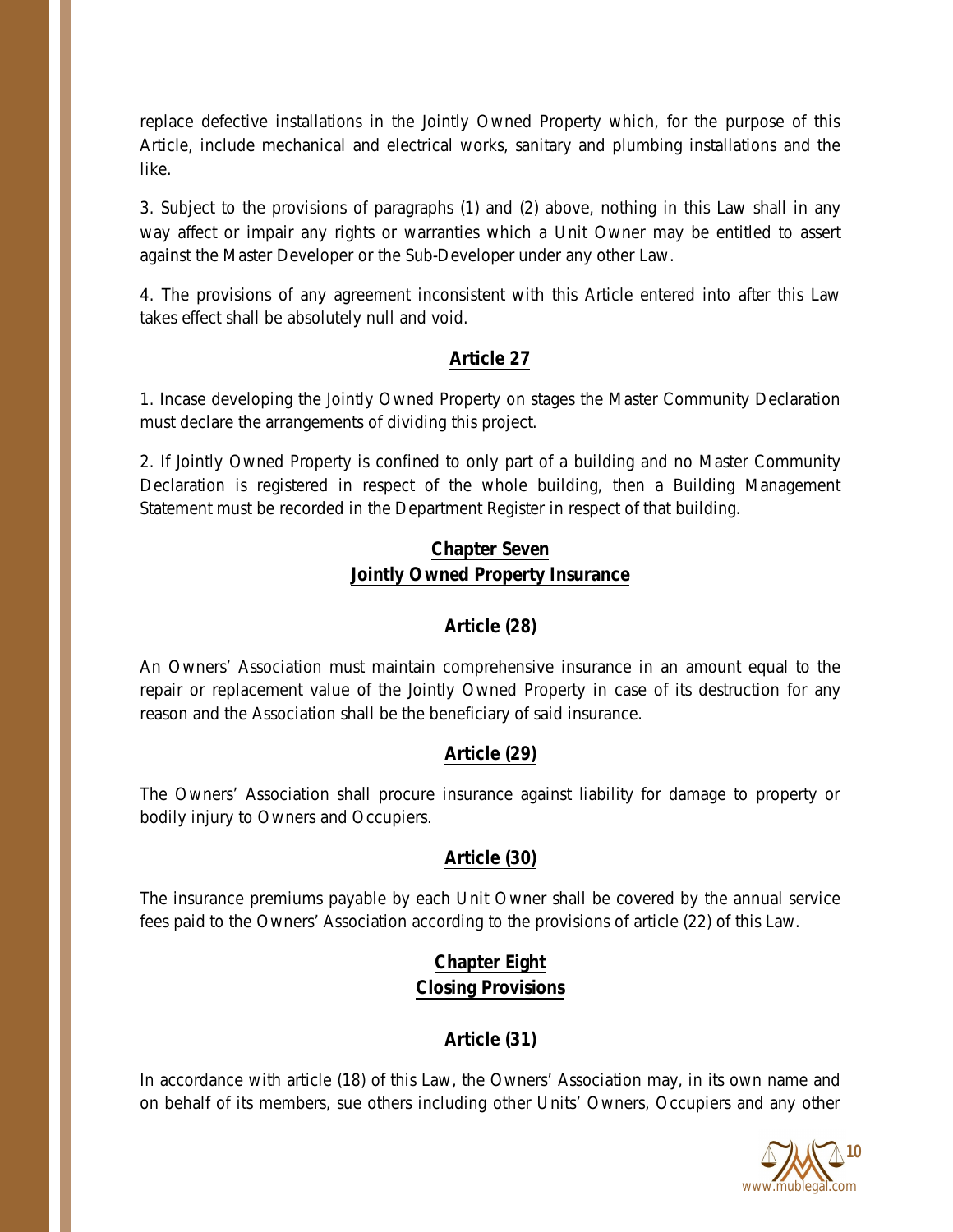person occupying the Jointly Owned Property for breach of this Law or the Association Constitution.

# **Article (32)**

The Chairman shall issue regulations and decisions required to enforce this Law.

# **Article (33)**

This Law shall be published in the Official Gazette and shall take effect three months from the date of publication.

> **Mohammed Bin Rashid Al Maktoum** Ruler of Dubai Issued in Dubai on: 10 December 2007 Corresponding to: 30 Thu Al Qeada 1428 AH

# **H.H. Ruler's CourtGovernment of Dubai Decree No. 27 of 2007Regarding Rentals in the Emirate of Dubai**

#### We, **Mohammed Bin Rashid Al-Maktoum**, Ruler of Dubai

After perusal of Decree No. 2 of 1993 establishing Special Judicial Committee for settlement of disputes between landlords and tenants, as amended,

And Decree No. 42 of 2006, regarding rentals in the Emirate of Dubai.

Issue the following Decree:

# **Article (1)**

Rental increase shall be limited to a cap of 5% of the annual rent value in respect of tenancy contracts to be renewed in 2008, provided that rent has not been increased in 2007.

# **Article (2)**

Rents for new tenancy contracts signed in 2007 shall not be increased in 2008.

# **Article (3)**

Notwithstanding the provision of the above article, the Special Judicial Committee may, upon a case filed before it, increase rents for tenancy contracts of more than three years validity ending in 2008, and such increase shall be equal to similar property rents.